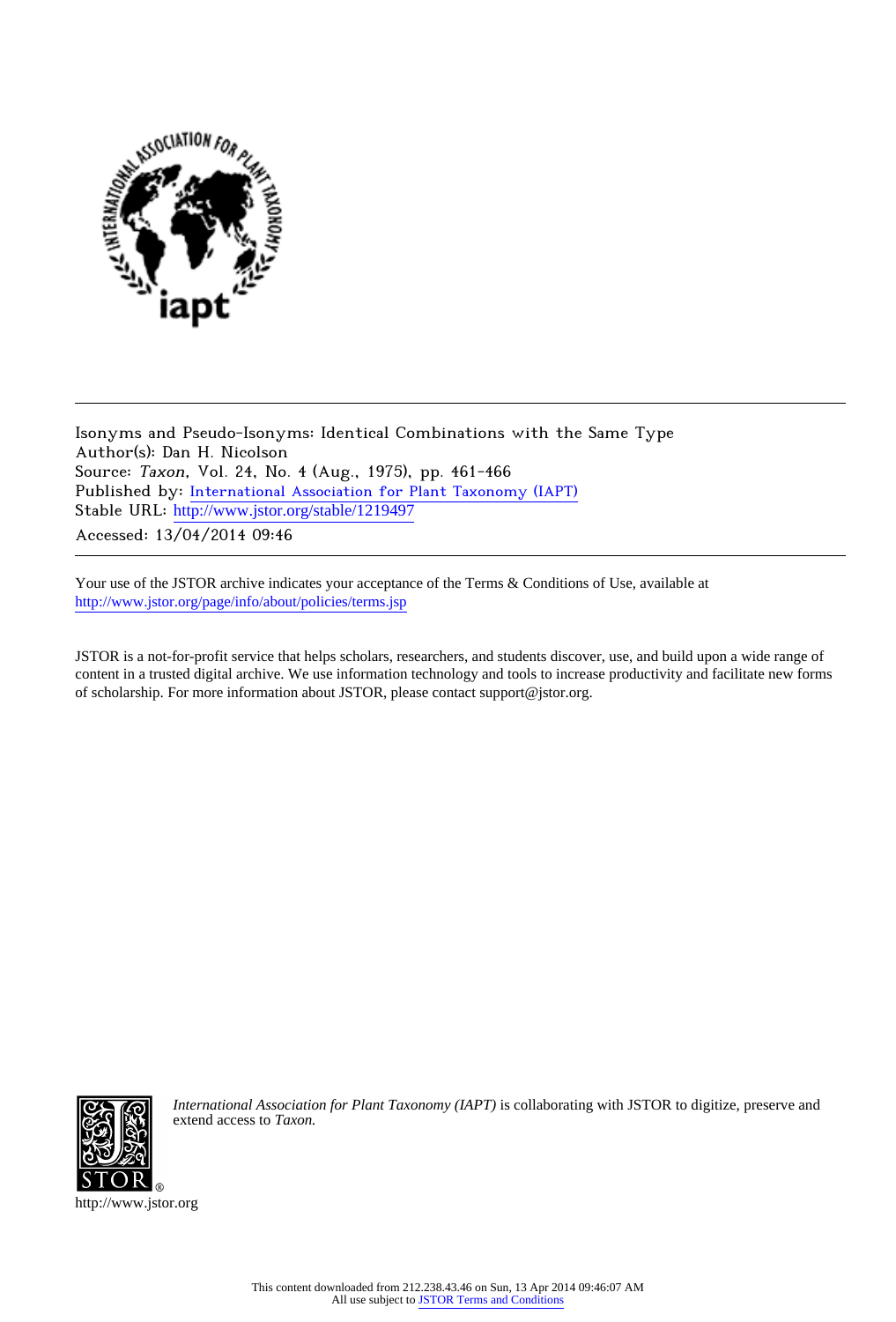## **ISONYMS AND PSEUDO-ISONYMS: IDENTICAL COMBINATIONS WITH THE SAME TYPE\***

**Dan H. Nicolson\*\*** 

## **Summary**

**The same combination may be given independently by different authors three ways. A later homonym is the same combination given to two different types, or, more precisely, when all elements but the final element have the same type. Isonyms exist when two authors give the same combinations to the same type, that is, all elements of two combinations have the same types. Pseudo-isonyms exist when different authors give the same combination to the same subordinate element but the inclusive (higher rank) elements have different types. Examples of all are given and it is concluded that later isonyms are nomenclatural non-entities, later homonyms are illegitimate, and later pseudo-isonyms are not illegitimate under the present Code.** 

**A taxon was published as Echinocereus phoeniceus var. inermis by Schumann (Monatschr. Kakteenk. 6: 150. 1896). It was transferred to another species to form E. triglochidatus var. inermis (Schum.) G. K. Arp (Cactus & Succ. Journ. (US) 46: 132. 1972) and again by Rowley (Repert. P1. Succ. 22: 8. 1973). Rowley's (1973) trinomial is a later isonym of Arp's (1972), having the same name, rank, and type. Indeed, the types of the generic name Echinocereus, the species E. triglochidatus and the variety inermis are the same for both Arp and Rowley.** 

**Such a later isonym is not a later homonym (illegitimate) since a later homonym is defined (Art. 64) as the same name with a different type. It could be called a superhomonym, better hyperhomonym, but I prefer the simpler term, isonym. Later isonyms are not mentioned in the Code; in a sense a later isonym is a bibliographic artifact with nothing but bibliographic information (author, publication, date) to differentiate it from its earlier isonym. How could we accord any nomenclatural status to a second name which is identical in spelling and typification with an earlier name?** 

**Rowley's trinomial is not illegitimate nor invalid. He would not have published it as a new combination in 1973 if he had known it had already been published in i972. The fact that Rowley treated it as a new combination, is only a bibliographic error of citation, an understandable and inadvertent error, to be sure. However, when a later isonym is the basis of a combination it is not quite so easy to dismiss the isonym as a bibliographic error without threatening the combination with invalidity.** 

**In 1857 Hooker (Journ. Bot. Kew Gard. Misc. 9: 334. 1857) published the binomial Alsophila podophylla for a new Asiatic species. In 1881 J. G. Baker (Journ. Bot. Brit. & Foreign I9: 202. 1881) used the same binomial for a new Colombian species, based on Kalbreyer 1375. In 1891 Baker (Ann. Bot. 5: 189. Apr. 1891) continued use of this illegitimate later** 

**AUGUST 1975 461** 

**<sup>\*</sup> Financial support towards publication is gratefully acknowledged (Ed.).** 

**<sup>\*\*</sup>Department of Botany, Smithsonian Institution, Washington, D.C. 20560**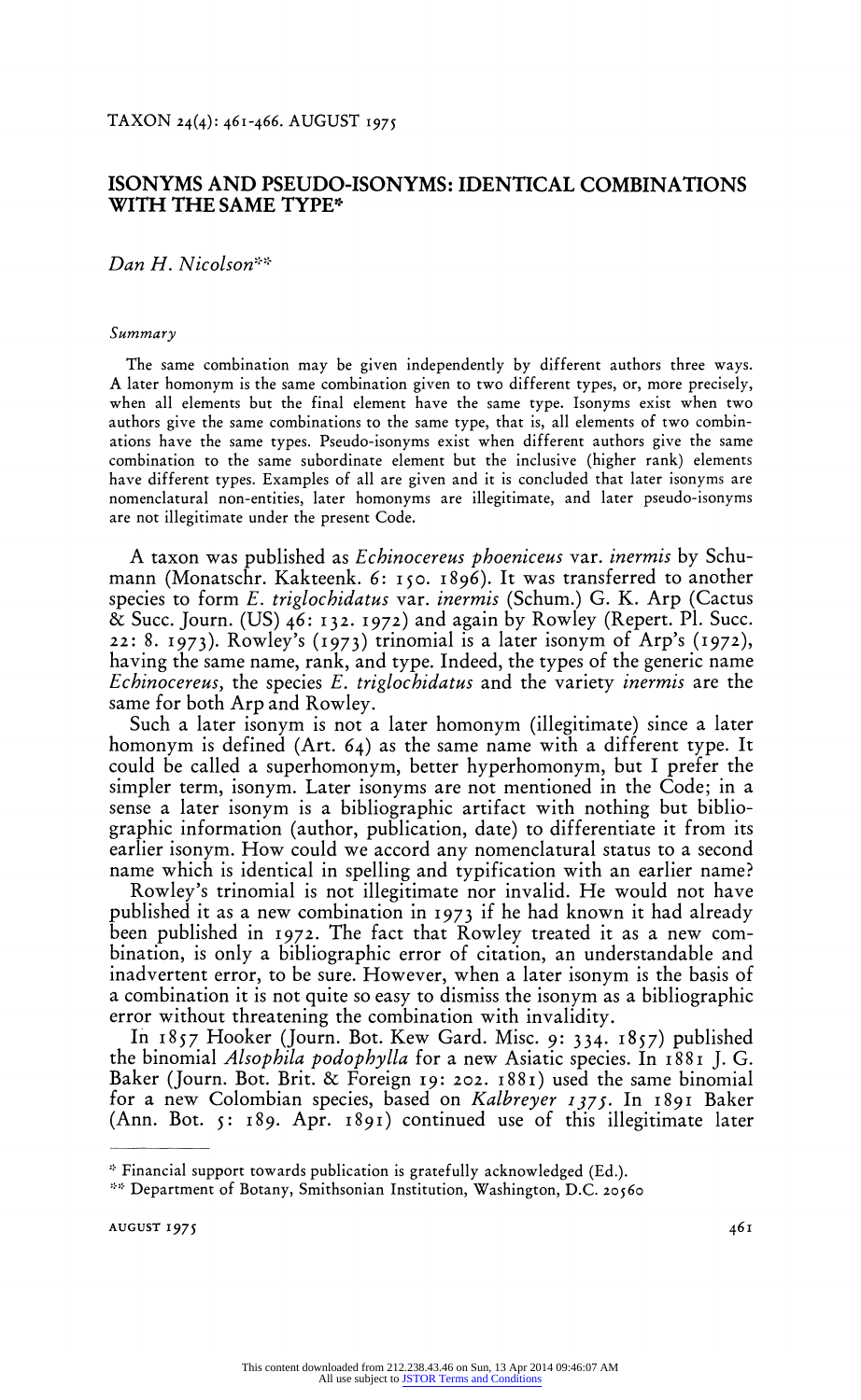**homonym. The latter publication was part of a three part series entitled "A summary of the new ferns which have been described since 1874" (Ann. Bot. 5: 181-222. Apr. 1891; 301-332. Aug. 1891; 455-500. Nov. 1891).** 

**In the next year (1892) Baker issued what was ostensibly a reprint of the previous year's three part paper, using the same title but continuous pagination. In this "reprint" Baker (p. 9) renamed Alsophila podophylla Baker (1881), non Hooker (1857) as Alsophila kalbreyeri Baker, based on Kalbreyer 1375, the type of A. podophylla Baker (i881), non Hooker**   $(1857)$ .

**Unfortunately, this validly published and legitimate new name (nom. nov.) has largely been overlooked. Carl Christensen (Index Filicum p. 44. 1905) overlooked Alsophila kalbreyeri Baker (1892) and superfluously republished A. kalbreyeri C. Chr., again based on Kalbreyer 1375. In 1913**  Christensen (Index Filicum Suppl. 1: 91. 1913) attributed Alsophila **kalbreyeri to Baker but erroneously cited "Ann. Bot. 5 : 89. I 892", an error for "Baker, Summary New Ferns. p. 9. 1892".** 

**Subsequently, two new combinations were published, both referring solely to Alsophila kalbreyeri C. Chr. (90o5), not to A. kalbreyeri Baker (1892): Cyathea kalbreyeri (C. Chr.) Domin (Pteridophyta p. 262. 1929) and Trichipteris1 kalbreyeri (C. Chr.) Tryon (Contrib. Gray Herb. 200: 45. 1970).** 

**The question has been raised, can Trichipteris kalbreyeri (C. Chr.) Tryon be corrected to T. kalbreyeri (Baker) Tryon? Note 2 of Art. 33, concerning bibliographic errors, strongly suggests that this correction can be made. In the example, cited in the Code, Echinochloa muricata (Michaux) Fern. (1915) is to be corrected to E. muricata (Beauv.) Fern., even though**  facts are: first, Fernald based his binomial on Panicum muricatum Michx. **(1803), non Retzius (1776); second, Setaria muricata Beauv. (1812) is also based on Panicum muricatum Michx. (I803), non Retz. (1776); third, Setaria muricata Beauv. (1812) is a legitimate new name under Art. 72, Note; four, Panicum muricatum Michx. (1803), Setaria muricata Beauv. (1812) and Echinochloa muricata Fern. (1915) are all based on the same type and are obligate nomenclatural synonyms.** 

**The fourth point is particularly significant, viz. that the type of all the names is the same. Exactly the same situation obtains in the problem under discussion, i.e., the type is the same for Alsophila kalbreyeri Baker (1892), Alsophila kalbreyeri C. Chr. (I905) and Trichipteris kalbreyeri Tryon (1970). I conclude that, just as one may correct Echinochloa muricata (Michx.) Fern. to E. muricata (Beauv.) Fern., one can correct Trichipteris kalbreyeri (C. Chr.) Tryon to T. kalbreyeri (Baker) Tryon.** 

the punitive provisions of the second paragraph of Article 33. This para**graph says that a new combination published after 1953 is not validly published unless its basionym is clearly indicated and a full and direct** 

**462 TAXON VOLUME 24** 

**<sup>1</sup> The generic name Trichipteris Presl should be corrected to Trichopteris, changing the connection vowel -i-, appropriate to uniting Latin elements, to -o-, appropriate to uniting these Greek elements. This is justified specifically under Art. 73, paragraph 8. However, others feel that Art. 20 justifies retention of any original spelling. I proposed (Taxon 23: 175. 1974) to finesse this issue by removing "names" (of genera and families) from Art. 73, paragraph 8, allowing original spelling in those ranks to stand unless conserved otherwise.**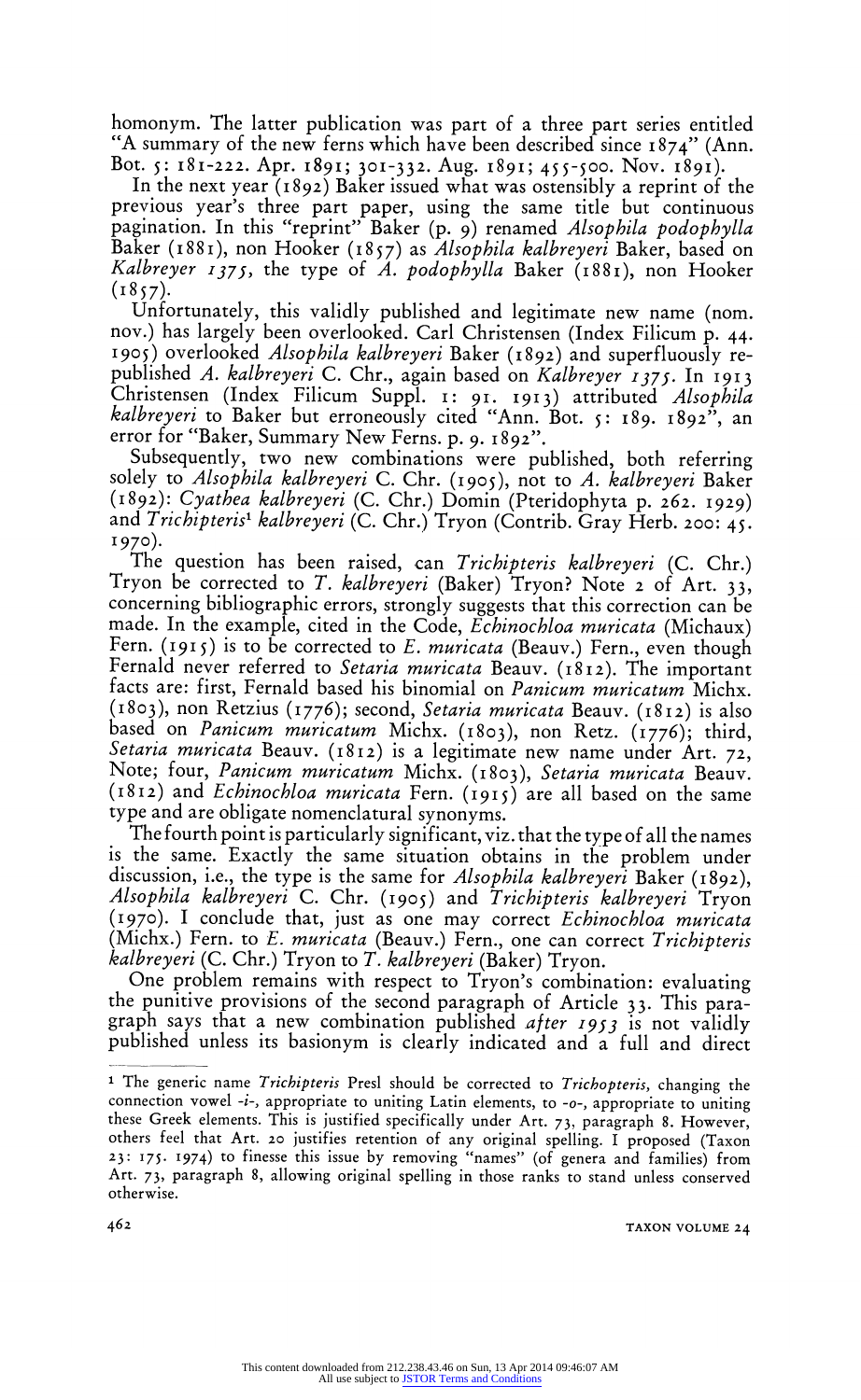**reference given to its author and original publication with page reference and date. The corrected citation, Trichipteris kalbreyeri (Baker) Tryon (1970) is published after 1953 and does not give a full and direct reference to its basionym (Alsophila kalbreyeri Baker, Summary New Ferns p. 9. 1892).** 

**I am inclined to consider Note 2 of Art. 33, on correction of bibliographic errors, to be a specific exception to the provisions of the preceding paragraph 2, which requires direct citation of basionym after 1953. In short, I interpret Note 2 as allowing correction of bibliographic errors, even errors committed after 1953. If this interpretation is not accepted, I suppose the present publication satisfies the final requirement for valid publication of Trichipteris kalbreyeri, direct citation of the basionym, Alsophila kalbreyeri Baker (Summary New Ferns p. 9. 1892).** 

**This particular problem seems relatively easy to solve because the two isonyms, Alsophila kalbreyeri Baker (1892) and A. kalbreyeri C. Chr. ( 905), are obligate nomenclatural synonyms with the same type. Note that these cannot be called homonyms because Article 64 defines homonyms as names of the same rank which are spelled the same and based on different types.** 

**Consider the same names under different assumptions. Let us suppose that Christensen (I905) published a new species, Alsophila kalbreyeri, with a diferent type than that of Alsophila kalbreyeri Baker (1892). Let us further suppose that we consider A. kalbreyeri C. Chr. (I905) as a different species from A. kalbreyeri Baker (I892). Under these assumptions we would have to accept Trichipteris kalbreyeri Tryon (I970) as a validly published new name (under Art. 72, Note) based on A. kalbreyeri C. Chr. (1905), non Baker (1892). We would have to provide a new name in Trichipteris for A. kalbreyeri Baker (1892). There would be no question of "correcting" Tryon's bibliographic citation.** 

**However, the picture is a little less clear if we assume different types for Alsophila kalbreyeri Baker (1892) and A. kalbreyeri C. Chr. (I905) and regard them as taxonomic synonyms belonging to the same species. Under these assumptions there could be a desire to "correct" Tryon's bibliographic citation and base Trichipteris kalbreyeri Tryon (1970) on the oldest available epithet, Alsophila kalbreyeri Baker (1892) rather than on the basionym cited by Tryon, A. kalbreyeri C. Chr. (I905). I believe most taxonomists would resist this temptation and conclude that, under the assumptions stated in this paragraph, Trichipteris kalbreyeri Tryon (1970) is still a new**  non Baker (1892), and treat Baker's taxon as a synonym of Trichipteris **kalbreyeri Tryon (1970).** 

**The above indicates that the Code is quite specific about handling homonyms, identical names with different types: the later homonym is illegitimate.** 

**A possible problem of isonymy in a trinomial exists in the species Alisma2** 

**<sup>2</sup>The generic name Alisma L. was treated as feminine by Linnaeus and a few subsequent authors, implying that it belongs to First Declension (gen. alismae, stem alisma-). However, Alisma was consistently neuter in classical Greek and Latin, belonging to Third Declension (gen. alismatis, stem alismat-). This fact, coupled with the fact that the conserved family name is Alismat-aceae, obliges us to correct the misattribution of gender by Linnaeus. The same facts pertain to the generic name Melastoma.**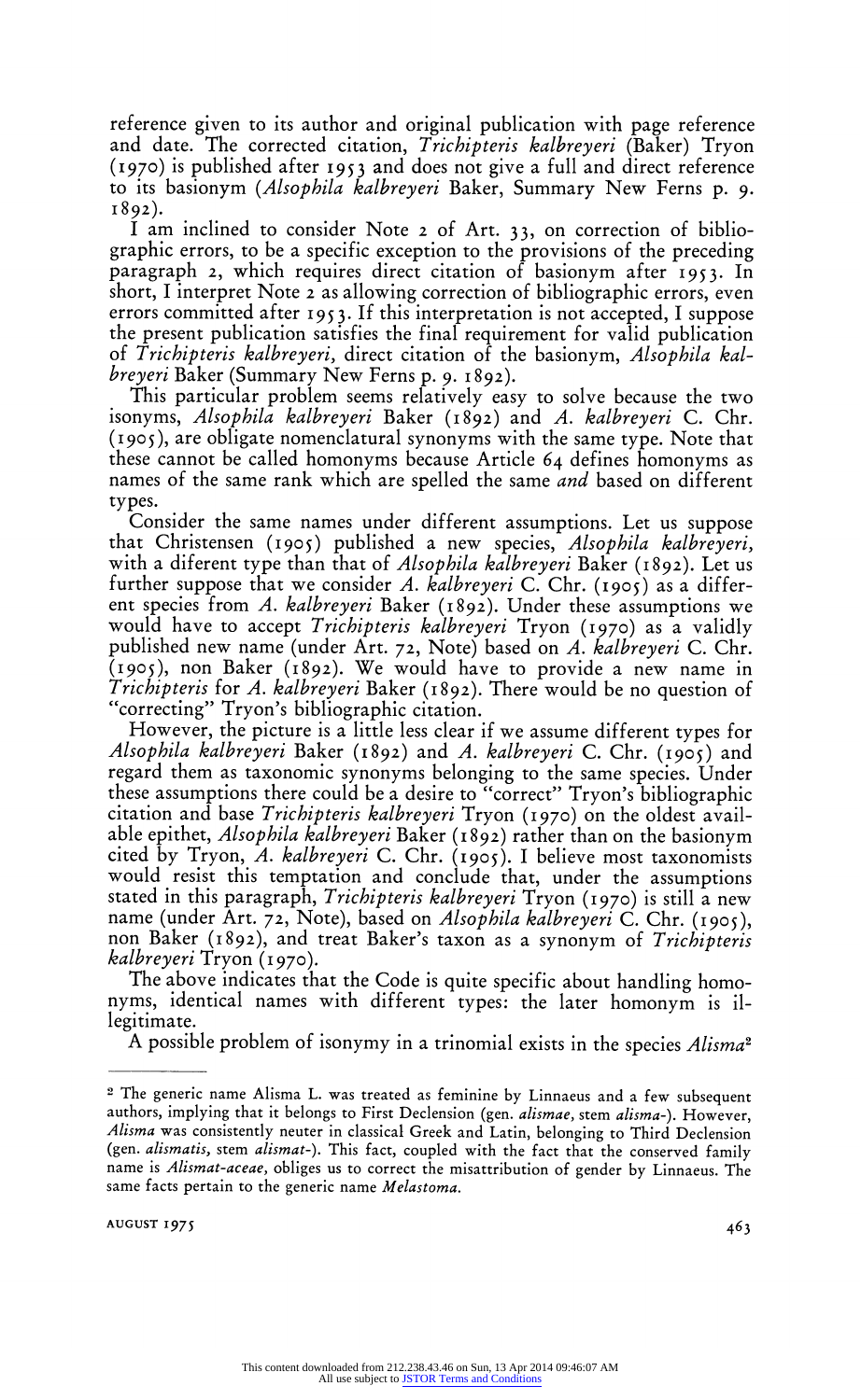**gramineum. This binomial was first published by A. Lejeune (Flore des environs de Spa I: 175. 1811), based on a Lejeune collection from southeastern Belgium (BR). Unfortunately this valid publication of a legitimate name was overlooked for about 150 years. In the meantime, Alisma gramineum C. C. Gmelin (Fl. Badensis 4: 256. 1826) was validly published as a new species based on a specimen from Dachsland (France) (KR). Several infraspecific taxa were subsequently published in Alisma gramineum Gmelin (1826), non Lej. (1811), including A. gramineum (subsp. geyeri Samuelsson (Ark. Bot. 24A (7): 43. 1932).** 

**PROBLEM: What is the correct name and citation for Alisma gramineum Gmelin subsp. geyeri Samuels. when it is treated as a subspecies in Alisma gramineum Lej. (181i)?** 

**I wish to establish the invalid nature of all nomina novi and combinationes novae used in the following discussions. All are hypothetical and not accepted, therefore invalidly published under Article 34. Ordinal epithets are used; these are not to be regarded as specific epithets under Article 23.** 

**One expects to create a new combination when transferring a taxon (subspecies) from one taxon (species with one type specimen) to another taxon (species with a different type specimen). In this case one would immediately consider forming Alisma gramineum Lej. subsp. geyeri (Samuels.) hypoth. comb. nov. in transferring subsp. geyeri Samuels. from the species Alisma gramineum Gmelin (type from France) to Alisma gramineum Lej. (type from Belgium). Note that Alisma gramineum Gmelin (1826), nom. illegit., is nomenclaturally a different species from Alisma gramineum Lej. (1811), even if they are considered to be taxonomically the same species. Gmelin's species is a later homonym, not an isonym, of Lejeune's species.** 

**However, the new combination, A. gramineum Lej. subsp. geyeri (Samuels.) hypoth. comb. nov., is an apparent isonym of A. gramineum Gmelin subsp. geyeri Samuels. (1932). This might suggest that one should form a new name for the taxon, A. gramineum Lej. subsp. secundum hypoth. nom. nov. However, the fact remains that the logical new combination, whether an isonym or not, is not illegitimate (not a later homonym). There is no justification for renaming the taxon.** 

**If one considers that the taxon cannot be renamed and that the logical new combination creates bibliographic artifact (isonym) the only option is to consider changing the author of the species so that the trinomial is changed from Alisma gramineum Gmelin subsp. geyeri Samuels. (1932) to A. gramineum Lej. subsp. geyeri Samuels (I932). This is exactly what one would do if A. gramineum Gmelin (1826) were an isonym of A. gramineum Lej. (1811) and the two species were nomenclaturally identical (had the same type). But they are not nomenclaturally identical. Even though we may regard them as belonging to the same species, they are nomenclaturally different.** 

**A fourth possibility is to flag the nomenclatural change by accepting A. gramineum Lej. subsp. geyeri Samuels. emend. mihi, but that implies a change in the circumscription of the subspecies that really is not involved.** 

**In short, none of the four possible solutions is completely satisfactory. Renaming the taxon (subsp. secundum) is not possible because the earliest available epithet (subsp. geyeri) is not illegitimate. Attributing A. gramineum Lej. subsp. geyeri directly to Samuelsson (1932) is not satisfactory because that would be appropriate only if A. gramineum Gmelin (1826)**  were nomenclaturally the same species as A. gramineum Lej. (1811). Attrib-

**464 TAXON VOLUME 24**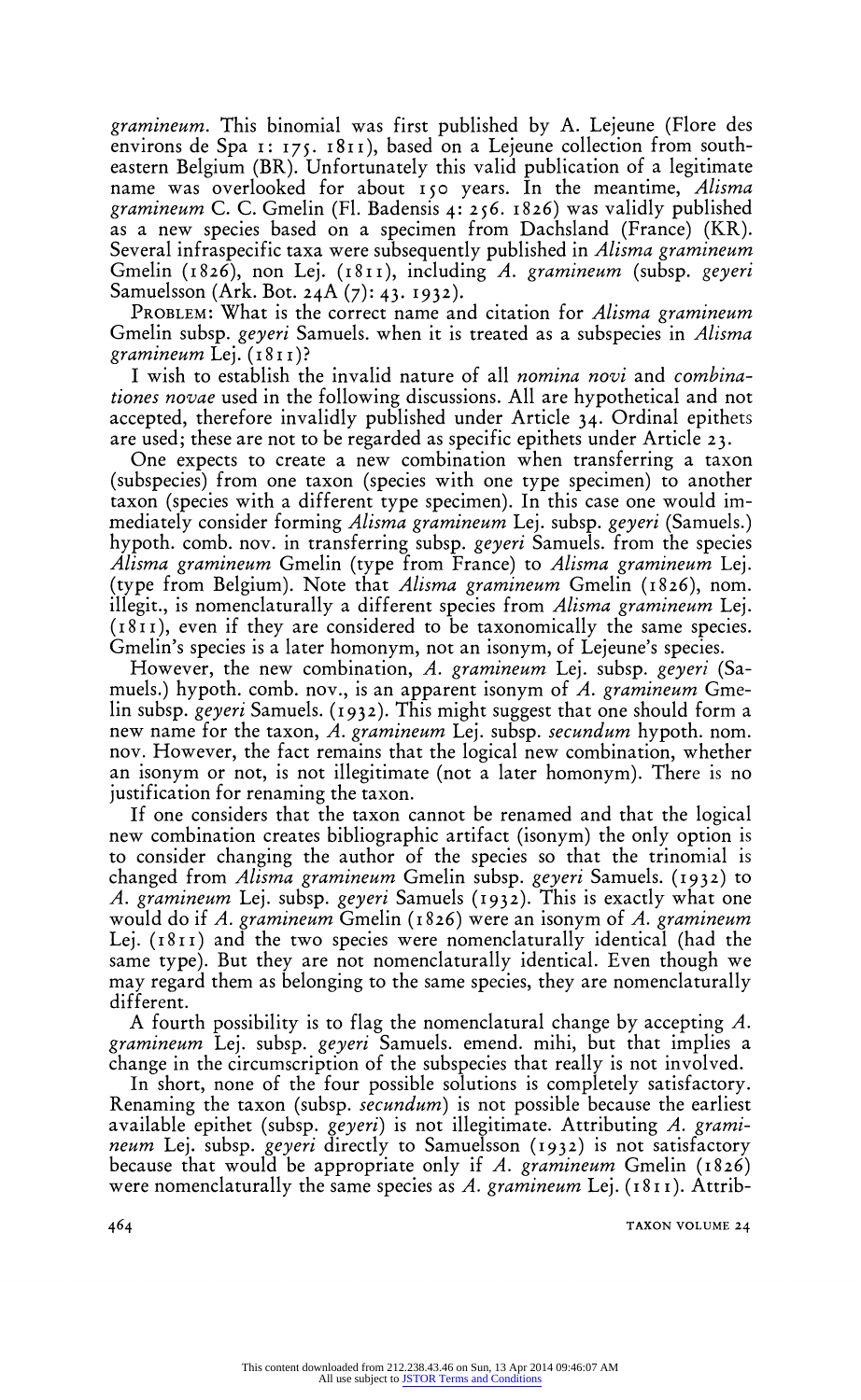**uting A. gramineum Lej. subsp. geyeri to Samuels. emend. mihi is not satisfactory because that implies a change in circumscription of the subspecies, not in the species. Forming a new combination seems unsatisfactory because A. gramineum Lej. subsp. geyeri (Samuels.) hypoth. comb. nov. would apparently be a later isonym of A. gramineum Gmelin subsp. geyeri Samuels. (1932).** 

**It seems that the latter option is the least unsatisfactory solution. The logical new combination is not illegitimate under the present Code. A new combination is the usual method of handling the transfer of a subordinate taxon (subspecies) from one nomenclaturally different taxon (species) to another. This maintains the existing epithet and makes it possible to associate a discussion of the problem with a new combination that will be picked up by indices. Such a new combination is neither an isonym nor a homonym. I would call it a pseudo-isonym and again point out that it is not illegitimate.** 

**The following is a hypothetical problem involving a putative binomial, instead of a trinomial, pseudo-isonym. Let us assume two homonymous genera have been established:** 

| Una Presl (1829) [Dipsacaceae] | Una G. Don $(1834)$ [Compositae], non |
|--------------------------------|---------------------------------------|
|                                | Presl $(1829)$ , nom. illegit.        |
| T.: <i>U. prima</i> Presl      | T.: U. altera G. Don                  |
|                                | $\equiv Dua$ Boissier (1875)          |
|                                |                                       |

**Let us also assume that two species were described under Una G. Don, the second being Una tertia G. Don.** 

**Finally, assume that you have seen the type of Una tertia G. Don and found that it actually is not a member of the Compositae but of the Dipsacaceae and is a distinct species of Una Presl!** 

**PROBLEM: What is the correct name and citation for Una tertia G. Don in the genus Una Presl?** 

**Again, you could call it Una tertia (G. Don) hypoth. comb. nov. This would not be an illegitimate later homonym of Una tertia G. Don, since the two names have the same type. You might call it Una quarta hypoth. nom. nov., but this is hardly justifiable since the logical new combination is not illegitimate. It might be called Una tertia G. Don but that obscures the fact you are treating it in a different family than did G. Don and that Una G. Don is nomenclaturally independant from Una Presl. You could call it Una tertia G. Don, emend. mihi, but that implies change in the circumscription of the species when, in fact, it is the circumscription of the genus Una G. Don (1834) that was changed.** 

**It seems best to form the logical new combination, Una tertia (G. Don) hypoth. comb. nov. This is a later pseudo-isonym of Una tertia G. Don (1834) and is neither illegitimate (a later homonym) nor an isonym (the generic type of Una tertia (G. Don) hypoth. comb. nov. is different from the generic type of Una tertia G. Don).** 

**CONCLUSIONS. First, a true isonym is created when all elements of two combinations are spelled the same and have the same type, for example, the two generic names and the two specific epithets have the same types in the two combinations Alsophila kalbreyeri C. Chr. (90o5) and Alsophila kalbreyeri Baker (1892). Even the varietal epithets have the same types in Echinocereus triglochidatus var. inermis (Schum.) Rowley (1973) and E. triglochidatus var. inermis (Schum.) G. K. Arp (1972). In both these cases** 

**AUGUST 1975 465**